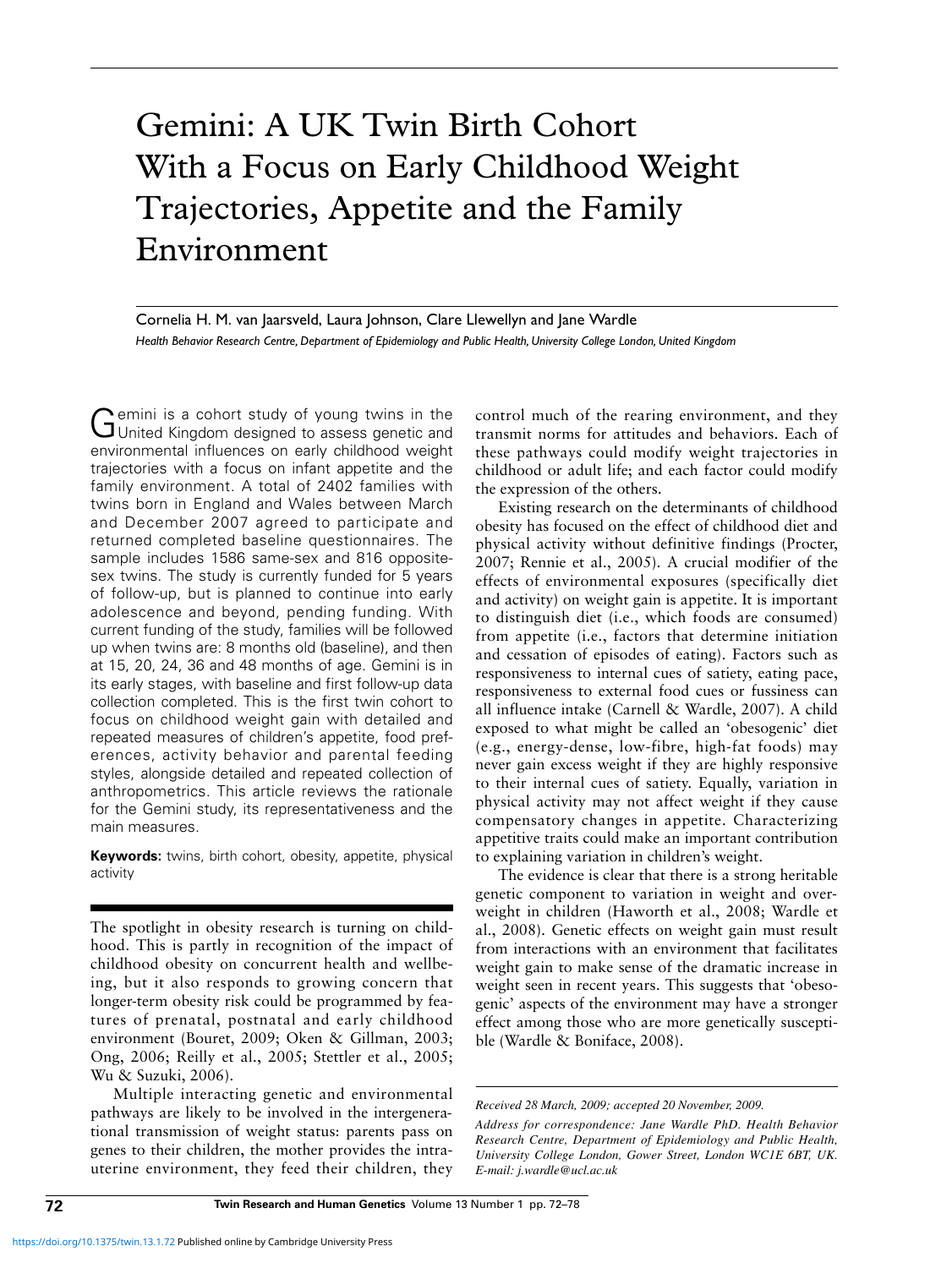Gemini is a cohort study of young twins established within the Department of Epidemiology and Public Health at University College London. It was set up by Professor Jane Wardle to assess genetic and environmental influences on early childhood weight trajectories with a focus on infant appetite, activity preference and the family food and activity environments. The study is funded by Cancer Research UK and is being carried out at the Health Behavior Research Centre (University College London) in collaboration with Professor Robert Plomin at the Institute of Psychiatry (Kings College London), Professor Tim Cole at the Institute of Child Health (University College London) and Professor Stephen O'Rahilly at the University of Cambridge.

### **Aims**

The purpose of the Gemini study is (i) to advance understanding of the genetic and environmental influences on weight gain, (ii) to identify modifiable determinants of excessive weight gain in early childhood and (iii) to create a rich resource of data on early childhood exposures that can be used to assess the determinants of long-term health.

Gemini has a unique focus on behavioral mechanisms in weight gain. By collecting data on the child's appetitive traits, the parents' feeding style, and the home environment, we will be able to characterize the extent to which appetitive traits are expressed in different rearing environments and discover how these factors influence weight gain from birth.

## **Methods**

## **Sample**

All families with twins born in England and Wales between March and December 2007 were approached by the Office for National Statistics using birth registration data ( $N = 6754$ ) in January 2008. A total of 3435 families (51%) were willing to be contacted by the research team. Baseline questionnaires and consent forms were sent out between February and April 2008, and 2402 families agreed to participate and returned completed baseline questionnaires (36% of the target population; 70% of those willing to be approached; see Figure 1). The response rate of 36% was considered reasonable given that families were approached when twins had been born less than 9 months earlier and mothers were asked to complete two long booklets of questions about the twins and the rest of the family. Participating families live across the whole of England and Wales, and the distribution mirrors the population density (Figure 2).

## **Data Collection**

The study is currently funded for 5 years of follow-up, but is planned to continue into early adolescence and beyond, pending funding. With current funding of the study, families will be followed up when twins are: 8 months old (baseline), and then at 15, 20, 24, 36 and 48 months of age.

The main measures include: anthropometrics from birth, appetite, food preferences, activity behavior and parental feeding style. These will be measured at multiple time points. An overview of these and other measures in Gemini is presented in Table 1. The majority of data are collected using questionnaires that can be completed on paper or online via the internet (9.7% of families completed the baseline questionnaire online). Infant weight and height data is reported from the *Red Book* (a health professional record held by the mother) by sending copies of relevant pages. Electronic weighing scales and height charts were provided to all families when twins were 2 years old for collecting self-reported weight and height at 3-month intervals. Other measures include a diet diary for both twins at age 20 months, and objectively measured activity levels using actigraphs around 4 years of age (pending funding). DNA was collected from the twins when they were around 2 years old using cheek swabs.

Gemini is in its early stages, and the first analyses of baseline data will focus on mapping early growth in relation to feeding practices, infant appetite and parental feeding styles.

# **Results**

## **Response Rates**

The target population was all families with twins born in England and Wales in a 9-month period. Gemini enrolled 2402 families (36% of the total target population) with complete baseline questionnaires. Nonresponse analyses were performed using three variables (month of twins' birth, mother's age at twins' birth and region of residence) as this information was available from the Office of National Statistics on the target population (see Table 2). Response rates ranged from 32% to 42% by month of twins' birth ( $\chi^2$  = 21.187 (9df), *p* = .0118) with somewhat higher response rates among more recent births and lower response rates for births earlier in the year (March and April). As all families were first contacted by the Office of National Statistics in November 2007–January 2008, twins born in March or April were older at initial contact which might relate to the lower response rates among these families. There is also a higher likelihood of families having moved from the address that was recorded in birth registration data. Response rates ranged from 23% to 45% by mother's age at twins' birth,  $\chi^2$  = 151.447 (5df),  $p \lt \chi$ .001, with higher response rate in 30–34 year olds and lower response rates in younger (20–24 years) and older (over 40 years) age groups. Response rates ranged from 19% to 45% by region of residence,  $\chi^2$  = 241.261 (9df),  $p < .001$ , with higher response rates in South East, East of England, East Midlands and South West and the lowest response rate in London (see Table 2).

Baseline data collection started in February 2008 and was completed in July 2008. The first follow-up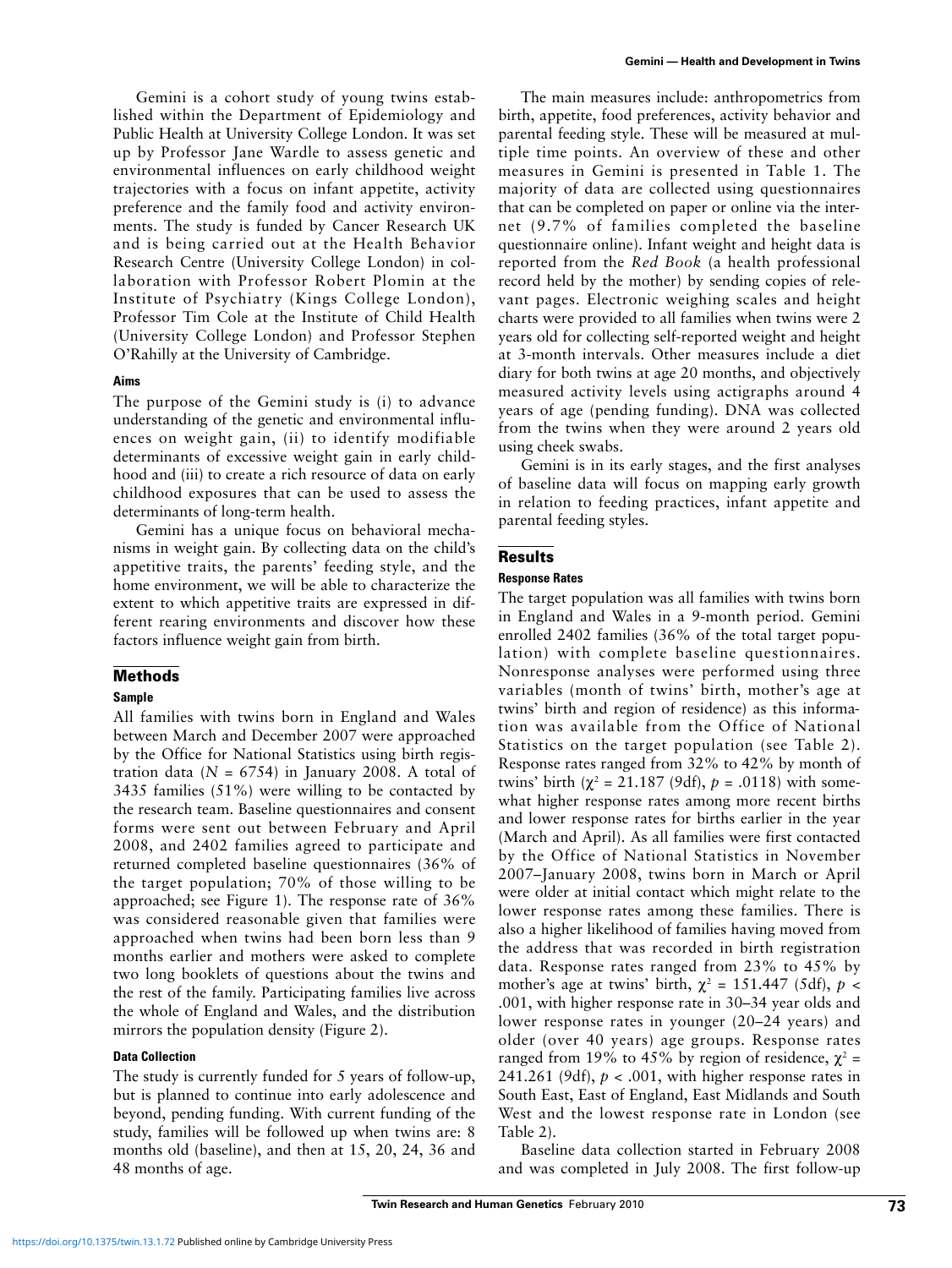

## **Figure 1**

Flow diagram of recruitment of Gemini families.



# **Figure 2**

Map of England and Wales showing the distribution of families participating in Gemini.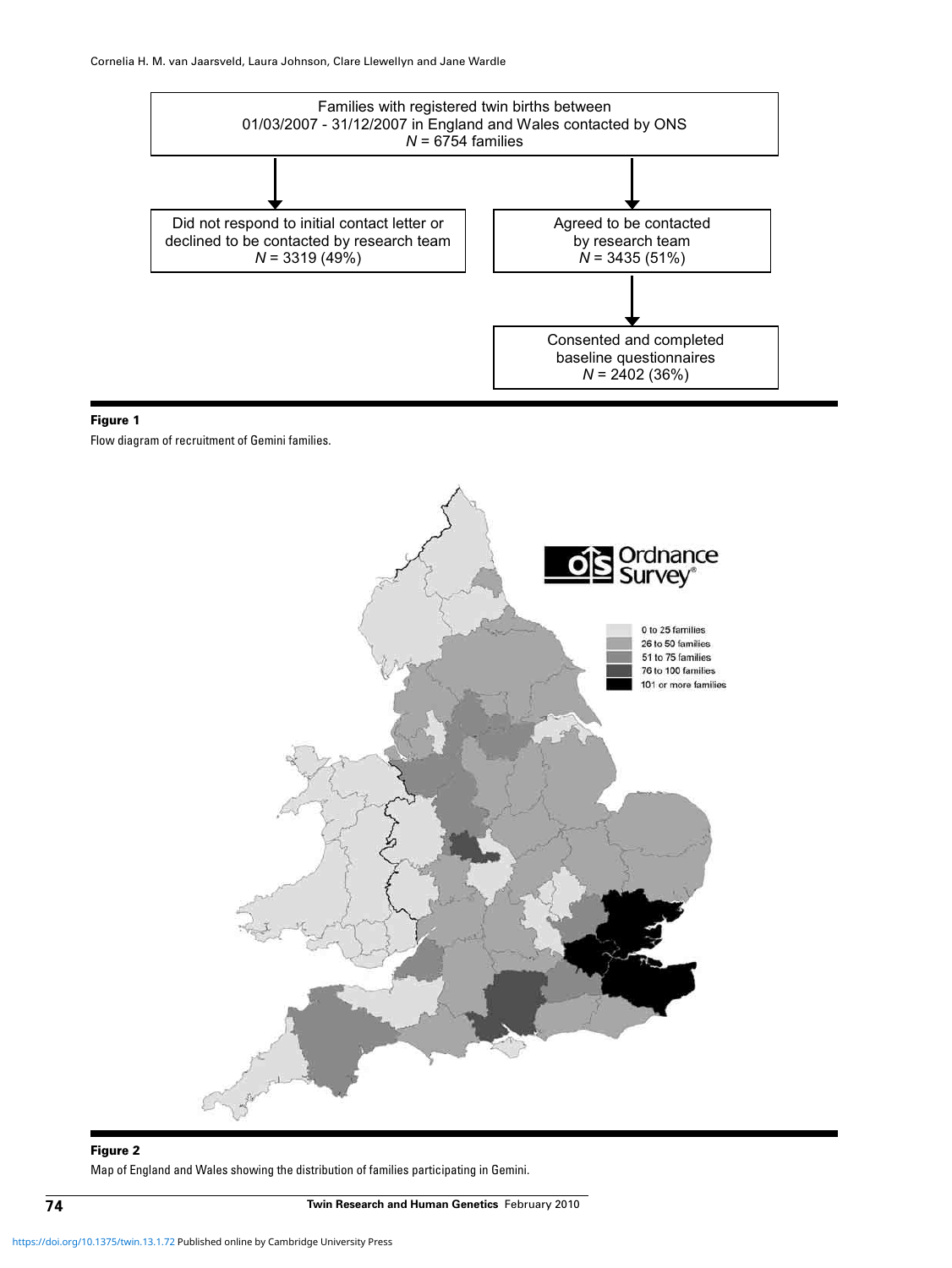## **Table 1**

Schematic Overview of the Measures and Assessment Points in Gemini

|                                                                                                                | Age of twins (months) |    |    |    |                 |     |
|----------------------------------------------------------------------------------------------------------------|-----------------------|----|----|----|-----------------|-----|
|                                                                                                                | 8                     | 15 | 20 | 24 | 36 <sup>a</sup> | 48ª |
| Child variables                                                                                                |                       |    |    |    |                 |     |
| Anthropometrics <sup>b</sup>                                                                                   | X                     | X  |    | X  | X               | X   |
| Eating behavior / appetite - CEBQ (Wardle et al., 2001)                                                        | X                     | X  |    |    |                 | X   |
| Food preferences <sup>c</sup>                                                                                  |                       | X  |    |    |                 | X   |
| Activity behavior - IBQ, ECBQ, CBQ (Gartstein & Rothbart, 2003; Putnam et al., 2006;<br>Rothbart et al., 2001) | X                     | X  |    |    |                 | X   |
| TV watching (Anderson et al., 1985) and sleeping behavior (Iglowstein et al., 2003)                            |                       | X  |    |    |                 | X   |
| Birth complications, early life illnesses, infant feeding practices <sup>c</sup>                               | X                     |    |    |    |                 |     |
| Introduction of solid foods <sup>c</sup>                                                                       | X                     | X  |    |    |                 |     |
| Three-day diet diary for twins food and drink intake <sup>c</sup>                                              |                       |    | X  |    |                 |     |
| Temperament - CBQ (Putnam et al., 2006)                                                                        |                       |    |    |    |                 | X   |
| DNA collection using cheek swab                                                                                |                       |    |    | X  |                 |     |
| Parental variables                                                                                             |                       |    |    |    |                 |     |
| Parental feeding style - PFSQ (Wardle et al., 2002), CFQ (Birch et al., 2001),<br>PFQ (Baughcum et al., 2001)  | X                     | X  |    |    |                 | X   |
| Demographics, anthropometrics, health behaviors of both parents                                                | X                     |    |    | X  |                 |     |
| Parental eating behavior - DEBQ (Van Strien et al., 1986)                                                      |                       |    |    | X  |                 |     |
| Parental activity behavior - IPAQ (Craig et al., 2003)                                                         |                       |    |    | X  |                 |     |
| Home environment                                                                                               |                       |    |    |    |                 |     |
| Options for physical activity e.g. garden / park nearby c                                                      |                       |    |    |    | X               |     |
| Food availability <sup>c</sup>                                                                                 |                       |    |    |    | X               |     |

Note: <sup>a</sup> Measures included after 24 months are subject to change.

**b** Anthropometrics include weight, length and head circumference as recorded by health professional in red book from birth. Electronic weighing scales and height charts with detailed instructions are sent at age 2 years for parents to measure their twins' growth in 3-month intervals.

<sup>c</sup> Measures that are modified for use in infants or newly designed for Gemini. These are all intensively piloted in parents of young children (both singletons and twins). All other measures are based on validated questionnaires.

started in June 2008 and will finish in March 2009. Response rate for the first follow-up is 85%. Welldesigned paper-based and online questionnaires, reminders sent twice following the questionnaire, a website for participating families with study updates and information (www.geministudy.co.uk), personalized birthday cards for twins, and annual newsletters, are all used to promote engagement with the study and maximize retention.

#### **Representativeness of the Gemini Cohort**

The representativeness of the Gemini cohort is studied in three ways: first, by the non-response analyses (discussed above, Table 2); second, by examining the distribution of Gemini families across the country (also discussed above, Figure 2); and third, by comparing baseline characteristics of the Gemini participants with national statistics (Tables 3 and 4). These comparisons do not highlight major concerns about the ability of the Gemini cohort to represent the target population, although slight differences are observed. In summary, the Gemini study includes twins that are comparable in sex, zygosity, gestational age, and birthweight to national averages of twins (Table 3). However, mothers are somewhat older, and both parents are on average slightly healthier than the national population (lower

BMI, lower smoking rates and higher consumption of fruit and vegetables). As in many cohort studies, there is an over-representation of White–British in Gemini. Married couples are also over-represented, although this is not surprising given that the target sample is young parents, whereas national statistics refer to all adults aged 16 and over (Table 4).

## **Discussion**

The strengths of Gemini include the fact that it is a large population-based cohort that enrolled 36% of target families. The two key elements of the Gemini study are that it involves twins and that it is a longitudinal study from birth. The twin design permits estimations of genetic and environmental contributions to appetite, food and activity preferences and weight gain. The longitudinal design from birth permits assessment of very early influences and provides information about causal processes behind excessive early weight gain.

This is the first twin cohort to focus on childhood weight gain with detailed and repeated measures of children's appetite, food preferences, activity behavior and parental feeding styles. Appetite has never before been characterized from such an early age. Previous studies of older children have shown that appetite and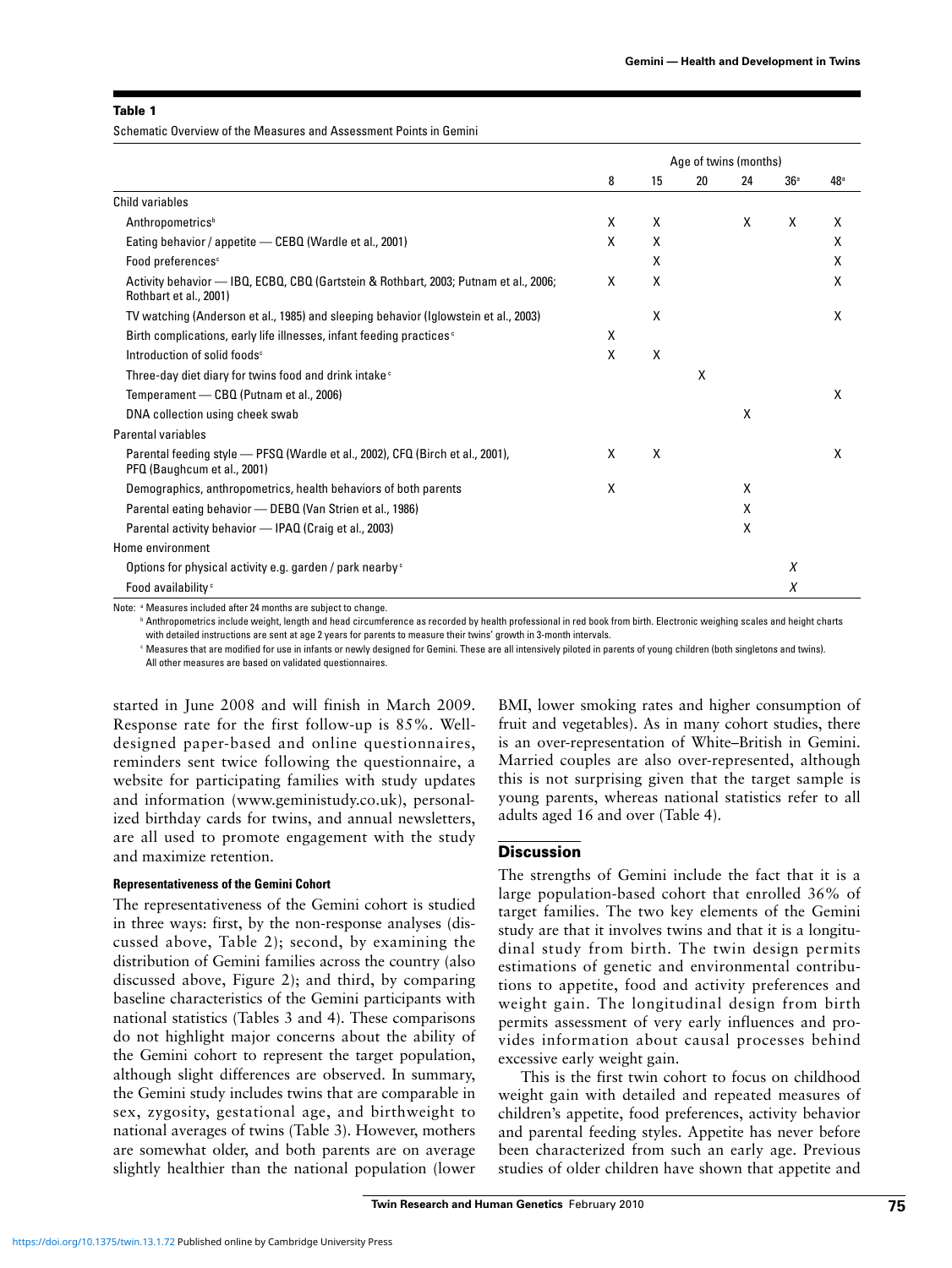Cornelia H. M. van Jaarsveld, Laura Johnson, Clare Llewellyn and Jane Wardle

## **Table 2**

Non-Response Analyses Comparing Families Participating in Gemini Cohort With the Target Population

|                                     | Target<br>population<br>$N = 6754$ <sup>a</sup> | Gemini<br>cohort<br>$N = 2402$ | Response<br>%     |
|-------------------------------------|-------------------------------------------------|--------------------------------|-------------------|
| Month of twins' birth (all in 2007) |                                                 |                                |                   |
| March                               | 766                                             | 245                            | 0.32 <sup>b</sup> |
| April                               | 720                                             | 238                            | 0.33 <sup>b</sup> |
| May                                 | 776                                             | 277                            | 0.36              |
| June                                | 773                                             | 282                            | 0.36              |
| July                                | 861                                             | 296                            | 0.34              |
| August                              | 677                                             | 244                            | 0.36              |
| September                           | 718                                             | 252                            | 0.35              |
| October                             | 729                                             | 261                            | 0.36              |
| November                            | 616                                             | 261                            | 0.42C             |
| December                            | 118                                             | 46                             | 0.39              |
| Mother's age at twins' birth        |                                                 |                                |                   |
| Under 20 years                      | 82                                              | 25                             | 0.30              |
| $20 - 24$ years                     | 594                                             | 160                            | 0.27 <sup>b</sup> |
| 25-29 years                         | 1345                                            | 446                            | 0.33              |
| 30–34 years                         | 1993                                            | 900                            | 0.45C             |
| $35 - 39$ years                     | 1995                                            | 714                            | 0.36              |
| Over 40 years                       | 667                                             | 151                            | 0.23h             |
| Not known                           | 78                                              | 6                              |                   |
| Region of residence                 |                                                 |                                |                   |
| London                              | 1209                                            | 231                            | 0.19 <sup>b</sup> |
| South Fast                          | 1057                                            | 468                            | 0.44 <sup>c</sup> |
| North West                          | 824                                             | 275                            | 0.33              |
| West midlands                       | 712                                             | 228                            | 0.32              |
| East of England                     | 699                                             | 317                            | 0.45c             |
| Yorkshire and the Humber            | 634                                             | 222                            | 0.35              |
| <b>East Midlands</b>                | 468                                             | 194                            | 0.41 <sup>c</sup> |
| South West                          | 567                                             | 255                            | $0.45^{\circ}$    |
| Wales                               | 320                                             | 117                            | 0.37              |
| North East                          | 262                                             | 94                             | 0.36              |
| Not Known                           | 2                                               | 1                              |                   |
| Total                               | 6754                                            | 2402                           | 0.36              |

Note: <sup>a</sup> The target population consisted of 6754 families with registered twin births in England or Wales between March and December 2007 which were contacted by Office of National Statistics.

**b** Groups with much lower response rates compared to overall mean of 36%.

<sup>c</sup> Groups with much higher response rates compared to overall mean of 36%.

body size are linked, however the causal direction of this association has not been established. Assessing appetite and growth from birth will contribute to understanding the causal relationship.

In addition to the main part of the study involving psychometric data collected using questionnaires, Gemini also aims to collect information from other sources: e.g. diet diaries, DNA and actigraph data. Three-day diet diaries are being sent when twins are 20 months old to collect comprehensive data on all foods and drinks consumed by the twins in a three day period. DNA was collected when twins were about

#### **Table 3**

Characteristics of Twins Participating in Gemini Compared to National Statistics for Twins

|                                       | $(N = 2402)$ | Gemini cohort | National<br>twin<br>statistics <sup>a</sup> |      |
|---------------------------------------|--------------|---------------|---------------------------------------------|------|
| Sex of twin pair                      | N            | (%)           |                                             | ℅    |
| Males                                 | 785          | (32.7)        |                                             | 32.1 |
| Female                                | 801          | (33.3)        |                                             | 32.8 |
| Male-female                           | 816          | (34.0)        |                                             | 35.1 |
| Zygosity <sup>b</sup>                 |              |               |                                             |      |
| Dizygotic — opposite sex              | 816          | (34.0)        |                                             |      |
| Dizygotic - females                   | 389          | (16.2)        |                                             |      |
| Dizygotic — males                     | 400          | (16.6)        |                                             |      |
| Monozygotic - females                 | 384          | (16.0)        |                                             |      |
| Monozygotic - males                   | 345          | (14.4)        |                                             |      |
| Not known                             | 68           | (2.8)         |                                             |      |
| Pre-term (< 37 weeks)                 | 1045         | (43.5)        |                                             | 40   |
|                                       | Mean         | (SD)          | Range                                       | Mean |
| Weight at birth in grams              | 2464         | (541)         | 540-4220                                    | 2500 |
| Length at birth in cms                | 47.4         | (4.5)         | $22 - 60$                                   |      |
| Head circumference at<br>birth in cms | 33.0         | (2.0)         | $21 - 46$                                   |      |
| Gestational age at birth<br>in weeks  | 36.2         | (2.5)         | $25 - 42$                                   | 37   |

Note: <sup>a</sup> Office for National Statistics (2006). Birth statistics Series FM1 no.35. Review of the Registrar General on births and patterns of family building in England and Wales. Newport. (Numbers are for twin births in 2006).

<sup>b</sup> Zygosity based on questionnaire data. (Goldsmith, 1991). These numbers correspond to national statistics indicating that one-third of twins are monozygotic (identical) and two-thirds are dizygotic (nonidentical), and that opposite sex twins are most common and monozygotic males twin pairs are the least common.

two years old, to verify phenotypically assigned zygosity and conduct genetic analyses on the association between appetite and activity behavior and weightrelated SNPs that have been identified in other studies. Gemini also plans to collect objective data on activity around age of 4 years with actigraphs (pending funding). A clinic visit including all twins is also planned when the twins are aged 5 years to obtain accurate data on body composition as well as other biological markers of health to assess current and future disease risk.

Data are stored confidentially and anonymously according to the UK Data Protection Act. The data are currently not freely available as it is a study in progress, but specific proposals for collaboration are welcomed. For further information contact the principal investigator; Professor Jane Wardle at j.wardle@ucl.ac.uk.

## **Acknowledgment**

Gemini is supported by Cancer Research UK.

## **References**

Anderson, D. R., Field, D. E., Collins, P. A., Lorch, E. P., & Nathan, J. G. (1985). Estimates of young children's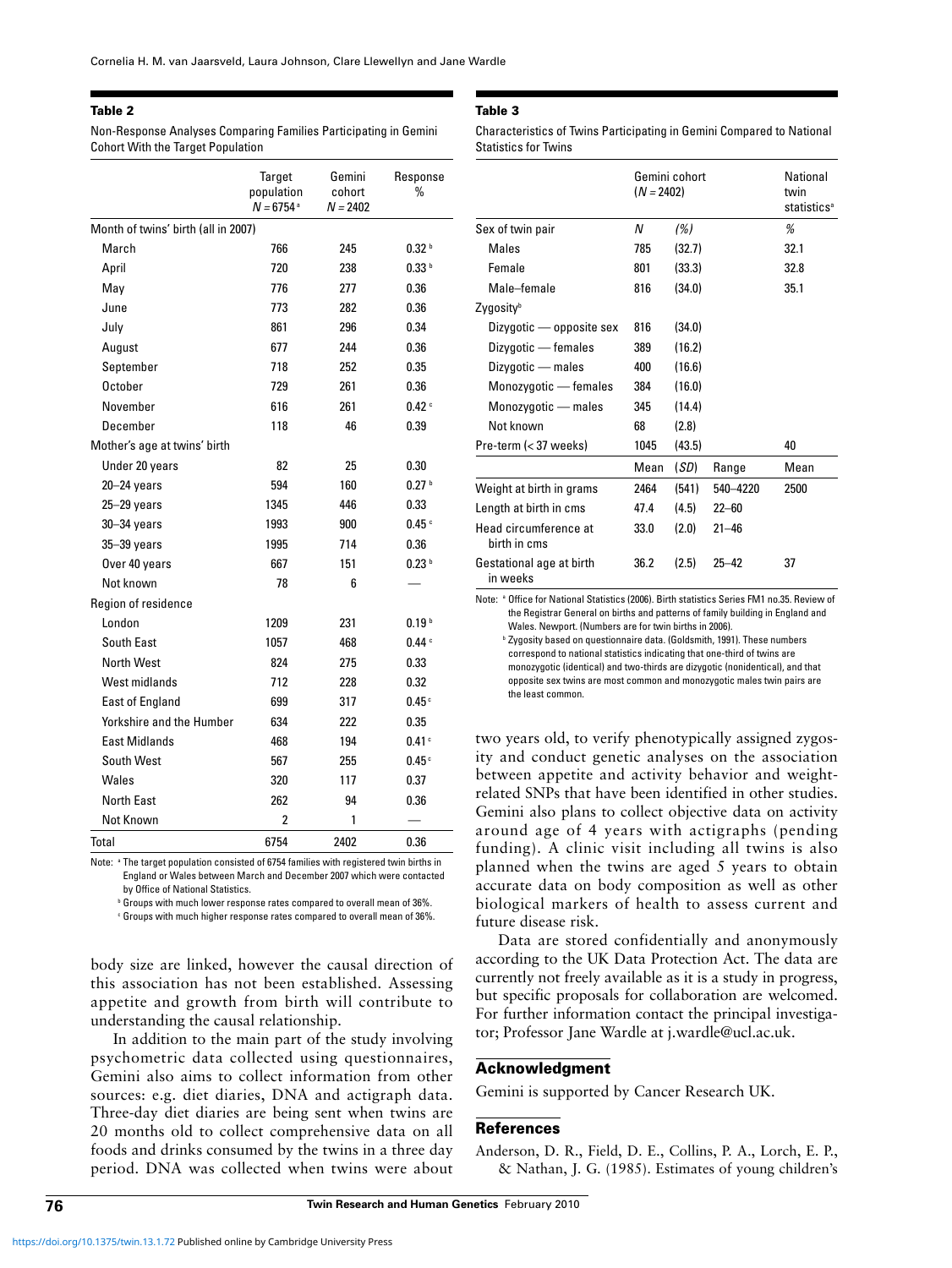## **Table 4**

Baseline Characteristics of Parents Participating in Gemini Compared to National Statistics

|                                                   | Gemini cohort<br>$(N = 2402)$ | National<br>statistics |           |                   |
|---------------------------------------------------|-------------------------------|------------------------|-----------|-------------------|
| Age at twins' birth in years                      | Mean                          | (SD)                   | Range     | Mean              |
| Mother                                            | 33.6                          | (5.2)                  | $15 - 56$ | 29.5 <sup>a</sup> |
| Father                                            | 36.4                          | (6.2)                  | $19 - 71$ |                   |
| $BMId$ in kg/m <sup>2</sup>                       |                               |                        |           |                   |
| Mother                                            | 25.1                          | (4.8)                  | $14 - 60$ | 26.8 <sup>b</sup> |
| Father                                            | 26.4                          | (3.9)                  | $15 - 50$ | 27.1 <sup>b</sup> |
| At least 5 portions of fruit/<br>vegetables a day | N                             | (%)                    |           | %                 |
| Mother                                            | 790                           | (32.9)                 |           | 31.0 <sup>b</sup> |
| Father                                            | 663                           | (27.6)                 |           | 27.0 <sup>b</sup> |
| Current smoker                                    |                               |                        |           |                   |
| Mother                                            | 306                           | (12.7)                 |           | 21.0 <sup>b</sup> |
| Father                                            | 466                           | (19.4)                 |           | 24.0 <sup>b</sup> |
| Mother's ethnicity                                |                               |                        |           |                   |
| White-British                                     | 2089                          | (87.0)                 |           | 78.1 <sup>a</sup> |
| Non White-British                                 | 311                           | (12.9)                 |           | 21.9              |
| Not known                                         | 2                             | (0.1)                  |           |                   |
| Father's ethnicity                                |                               |                        |           |                   |
| White-British                                     | 1988                          | (87.8)                 |           | 72.6 <sup>a</sup> |
| Non White-British                                 | 275                           | (11.4)                 |           | 27.4              |
| Not known                                         | 139                           | (5.8)                  |           |                   |
| Marital status                                    |                               |                        |           |                   |
| Married or cohabiting                             | 2276                          | (94.8)                 |           | $60.0^\circ$      |
| Divorced or separated                             | 31                            | (1.3)                  |           | 20                |
| Single                                            | 93                            | (3.9)                  |           | 21                |
| Not known                                         | $\overline{2}$                | (0.1)                  |           |                   |

Note: <sup>a</sup> Office for National Statistics (2006). ONS Population report for England and Wales. Statistics correspond to parents with life births in 2006

<sup>b</sup> Health Survey for England 2007 Volume 1. Health lifestyles: knowledge, attitudes and behavior. Ed R. Craig & N. Shelton. The health and social care Information Centre, 2008.

<sup>c</sup> General Household Survey 2006, data for Great Britain in persons 16 and over. <sup>d</sup> BMI calculated from self-reported height and weight.

time with television: A methodological comparison of parent reports with time-lapse video home observation. *Child Development, 56,* 1345–1357.

- Baughcum, A. E., Powers, S. W., Johnson, S. B., Chamberlin, L. A., Deeks, C. M., Jain, A., & Whittaker, R. C. (2001). Maternal feeding practices and beliefs and their relationships to overweight in early childhood. *Journal of Developmental and Behavioral Pediatrics, 22,* 391–408.
- Birch, L. L., Fisher, J. O., Grimm-Thomas, K., Markey, C. N., Sawyer, R., & Johnson, S. L. (2001). Confirmatory factor analysis of the Child Feeding Questionnaire: A measure of parental attitudes, beliefs and practices about child feeding and obesity proneness. *Appetite, 36,* 201–210.
- Bouret, S. G. (2009). Early life origins of obesity: role of hypothalamic programming. *Journal of Pediatric Gastroenterology and Nutrition, 48 Suppl 1,* S31–38.
- Carnell, S. & Wardle, J. (2007). Measuring behavioral susceptibility to obesity: Validation of the child eating behavior questionnaire. *Appetite, 48,* 104–113.
- Craig, C. L., Marshall, A. L., Sjostrom, M., Bauman, A. E., Booth, M. L., Ainsworth, B. E., Pratt, M., Ekelund, U., Yngve, A., Sallis, J. F, & Oja, P. (2003). International physical activity questionnaire: 12 country reliability and validity. *Medicine and Science in Sports and Exercise, 35,* 1381–1395.
- Gartstein, M. & Rothbart, M. (2003). Studying infant temperament via a revision of the Infant Behavior Questionnaire. *Infant Behavior and Development, 26,* 64–86.
- Goldsmith, H. H. (1991). A zygosity questionnaire for young twins: A research note. *Behavior Genetics, 21,* 257–269.
- Haworth, C. M., Plomin, R., Carnell, S., & Wardle, J. (2008). Childhood obesity: Genetic and environmental overlap with normal-range BMI. *Obesity (Silver. Spring), 16,* 1585–1590.
- Iglowstein, I., Jenni, O. G., Molinari, L., & Largo, R. H. (2003). Sleep duration from infancy to adolescence: reference values and generational trends. *Pediatrics, 111,* 302–307.
- Oken, E. & Gillman, M. W. (2003). Fetal origins of obesity. *Obesity Research, 11,* 496–506.
- Ong, K. K. (2006). Size at birth, postnatal growth and risk of obesity. *Hormone Research, 65, 3*(Suppl.)*,* 65–69.
- Procter, K. L. (2007). The aetiology of childhood obesity: A review. *Nutrition Research Reviews, 20,* 29–45.
- Putnam, S. P., Gartstein, M. A., & Rothbart, M. K. (2006). Measurement of fine-grained aspects of toddler temperament: The early childhood behavior questionnaire. *Infant Behavior and Development, 29,* 386–401.
- Reilly, J. J., Armstrong, J., Dorosty, A. R., Emmett, P. M., Ness, A., Rogers, I., Steer, C., Sherriff, A., and Avon Longitudinal Study of Parents and Children Study Team. (2005). Early life risk factors for obesity in childhood: Cohort study. *British Medical Journal, 330*, 1357.
- Rennie, K. L., Johnson, L., & Jebb, S. A. (2005). Behavioral determinants of obesity. *Best Practice and Research. Clinical Endocrinology and Metabolism, 19,* 343–358.
- Rothbart, M. K., Ahadi, S. A., Hershey, K. L., & Fisher, P. (2001). Investigations of temperament at three to seven years: the Children's Behavior Questionnaire. *Child Development, 72,* 1394–1408.
- Stettler, N., Stallings, V. A., Troxel, A. B., Zhao, J., Schinnar, R., Nelson, S. E., Ziegler, E. E., & Strom, B. L. (2005). Weight gain in the first week of life and overweight in adulthood: A cohort study of European American subjects fed infant formula. *Circulation, 111*, 1897–1903.
- Van Strien, T., Frijters, J. E. R., Bergers, G. P. A., & Defares, P. B. (1986). The Dutch Eating Behavior